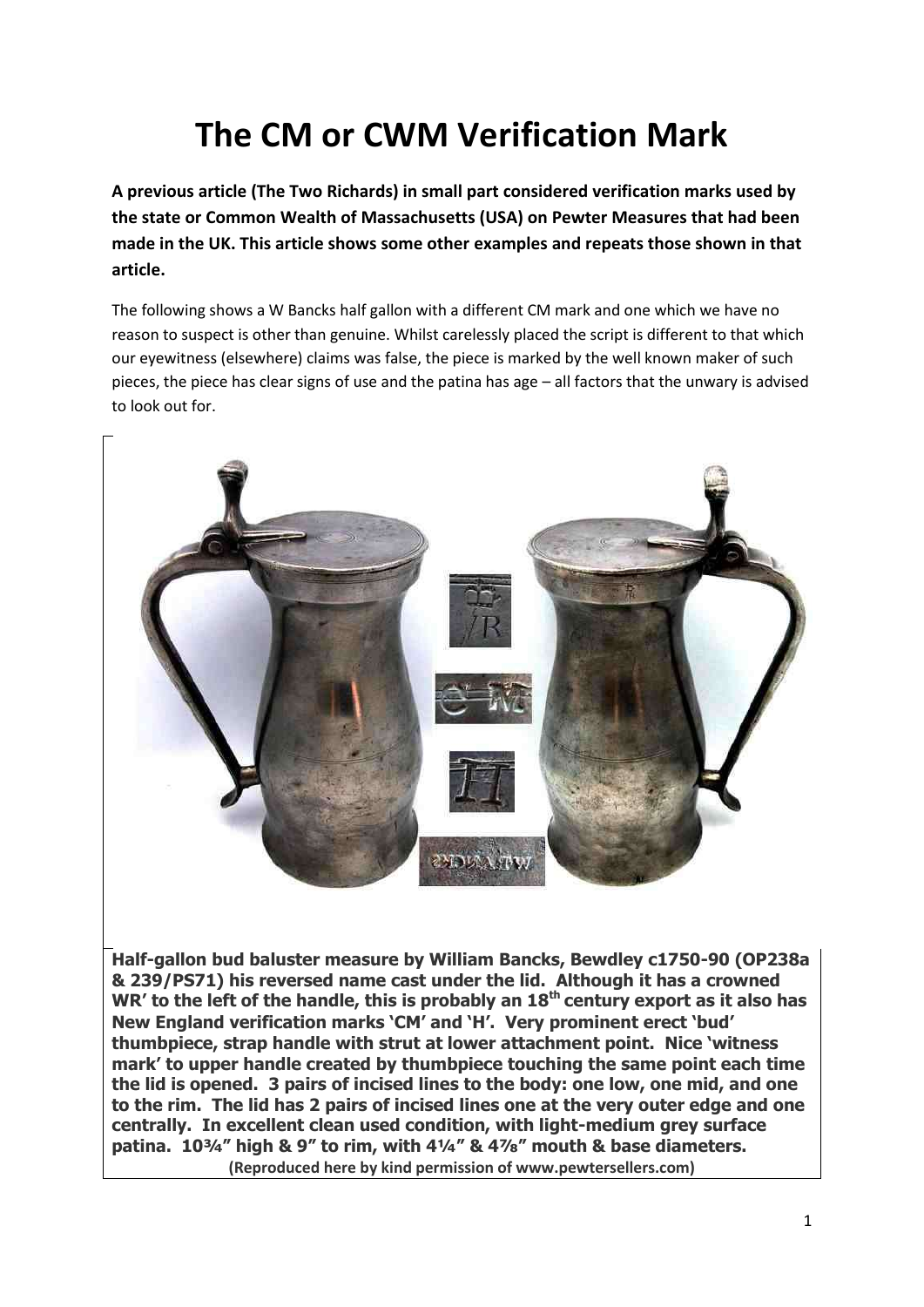

Quart bud baluster measure by William Bancks, Bewdley c1750-90 (OP238a & 239/PS71) his reversed name cast under the lid. An  $18<sup>th</sup>$  century export to New England where it was verified 'CWM' to the left of the handle. Very prominent erect 'bud' thumbpiece, strap handle with short strut at lower attachment point. Nice linen mark to inner rim, and 'witness mark' to upper handle created by thumbpiece touching the same point each time the lid is opened. 3 pairs of incised lines to the body: one low, one mid, and one to the rim. The lid has 2 pairs of incised lines one at the very outer edge and one centrally. In excellent clean used condition, with light-medium grey surface patina. 8<sup>3</sup>%" high & 7" to rim, with 3<sup>7</sup>%" base diameter **(Reproduced here by kind permission of www.pewtersellers.com)**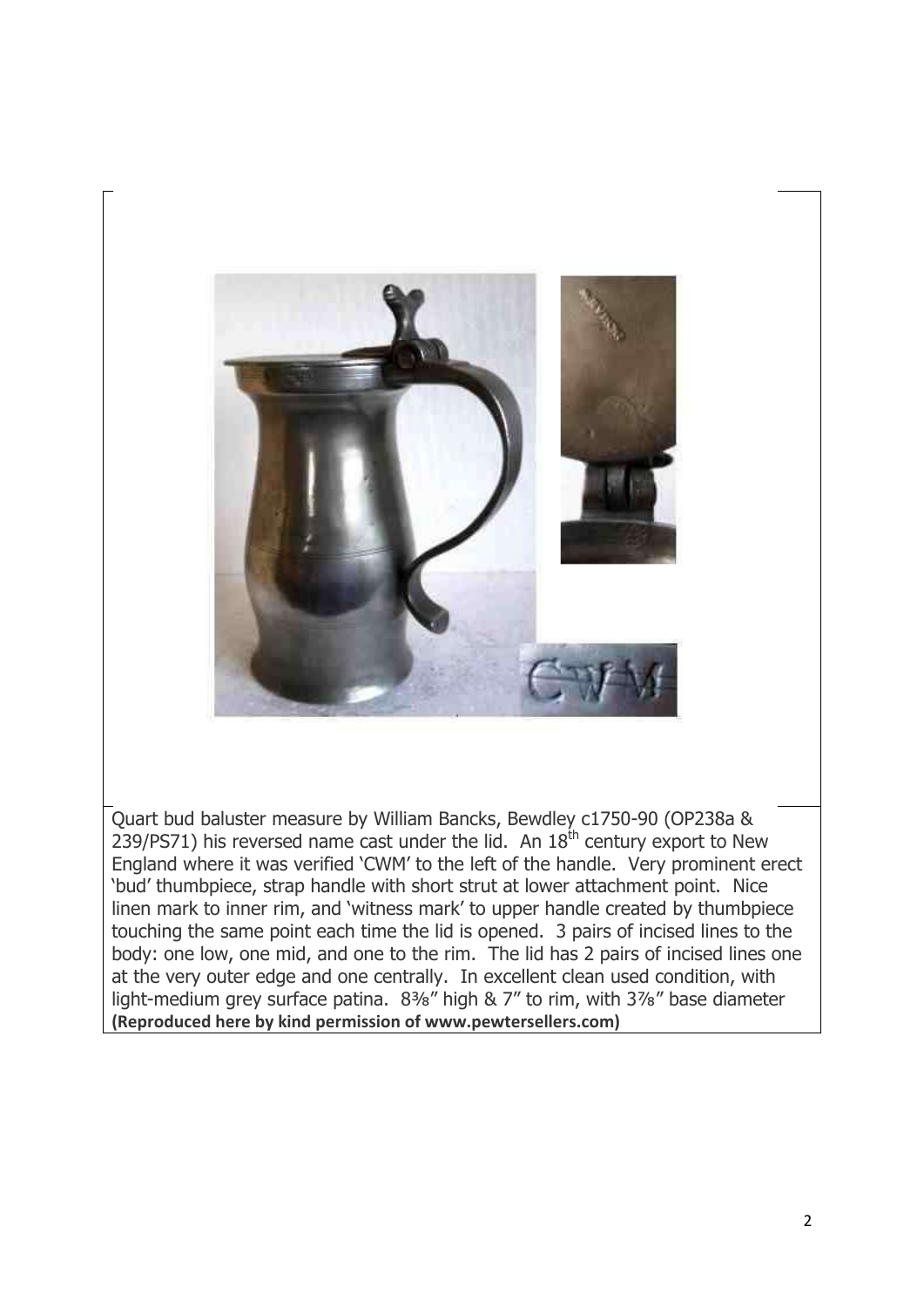

The owner of this piece comments as follows –

*A one gallon bud measure made by Thomas Matthews. This measure has all the marks of being a period piece. It has on the rim the letters CWM which is interpreted as Common Wealth Massachusetts. I would assume that these letters are correct and of the period. Note that the M in this image does not go as low in the middle as your image. Note that the W is not an upside down M. One must be aware that these letters were used over a period of time and may have been replaced. Also, the measures may have been stamped at different locations using different stamps*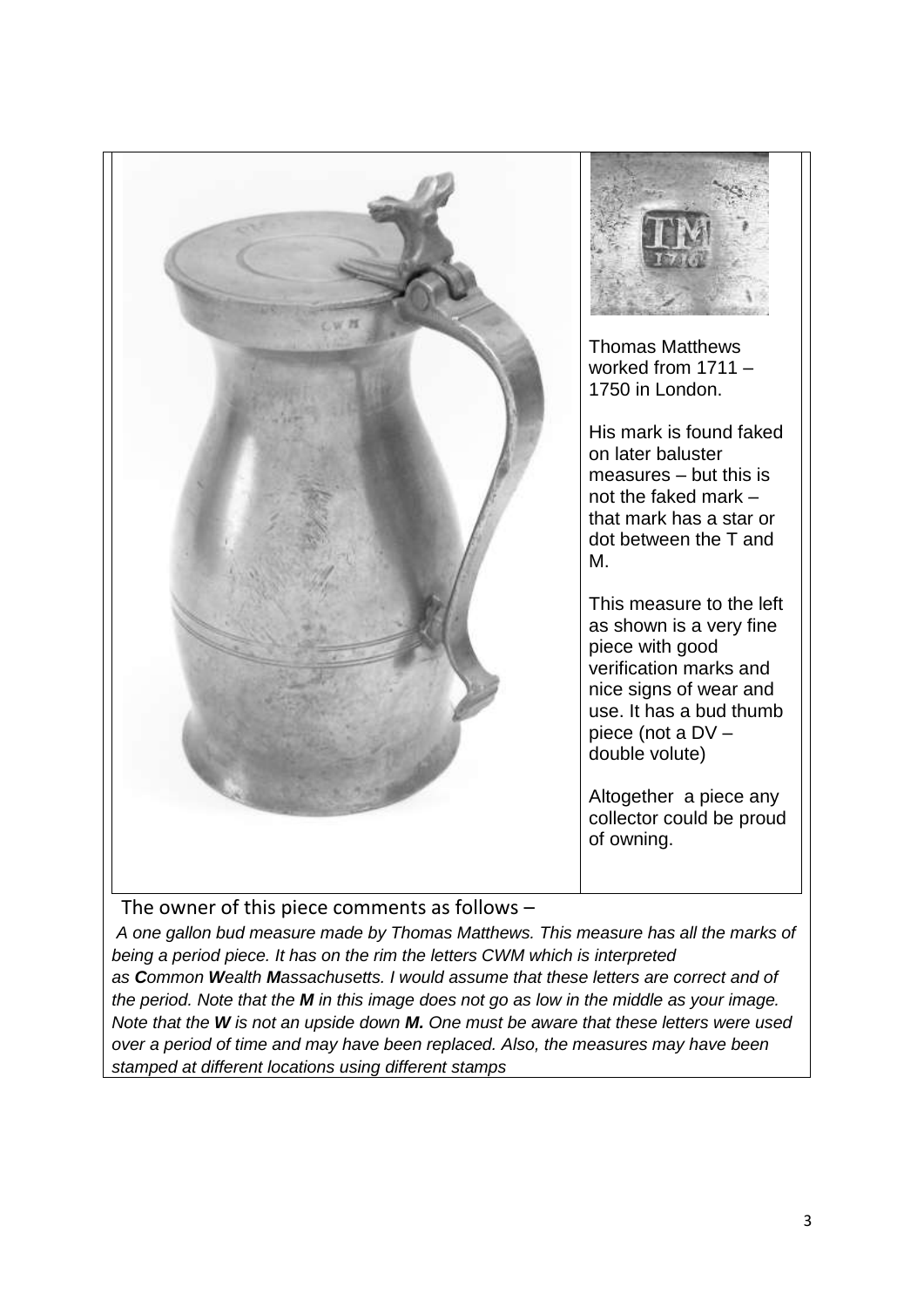

The CWM mark found on the Thomas Matthews gallon bud baluster measure.